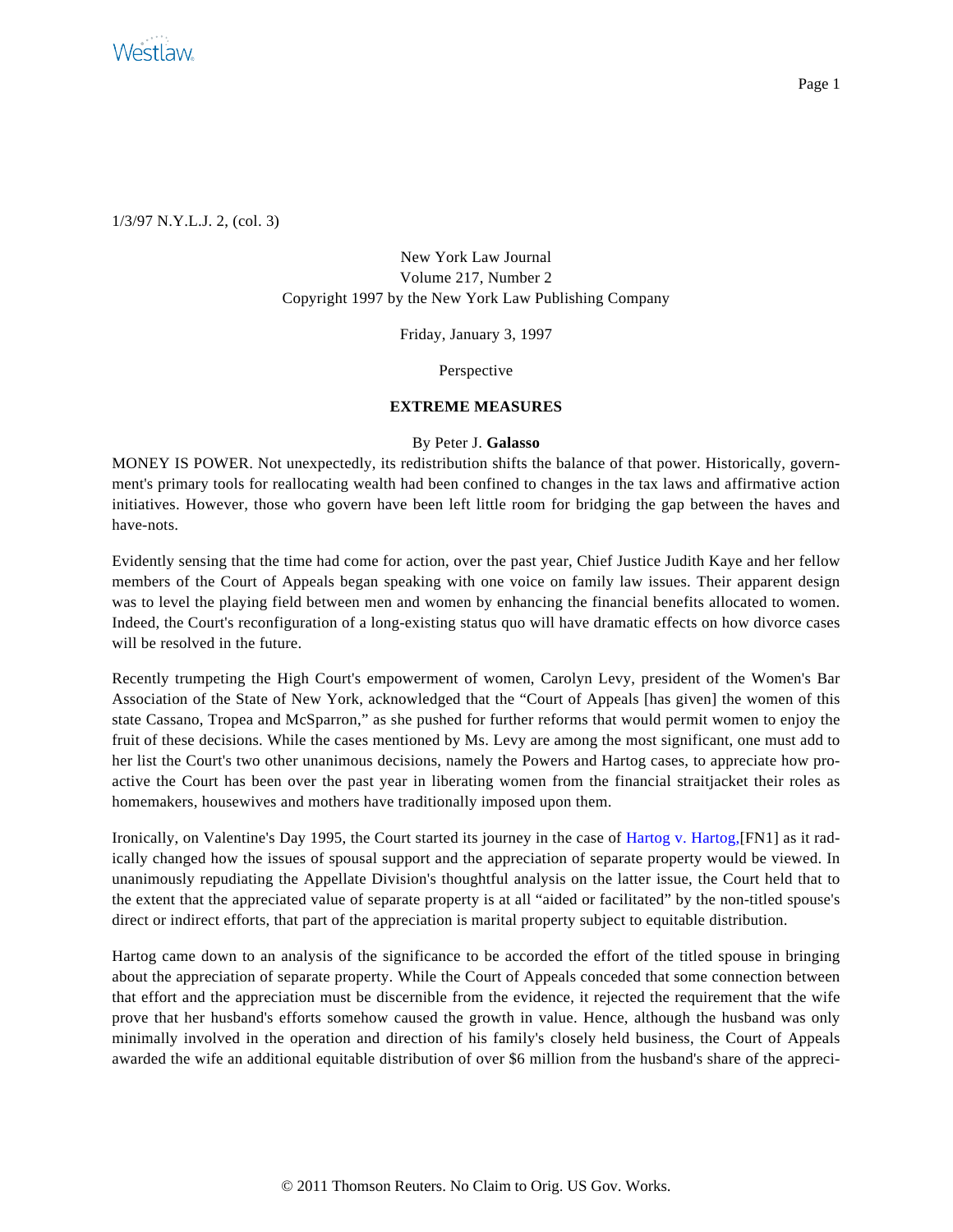ation of that business.

Not satisfied with that pronouncement alone, the Hartog opinion went on to denounce the bar and lower courts' previously held belief that the length of maintenance should be tied to a point in time when the needy spouse could become self-supporting. Instead, the Court replaced the yardstick for maintenance from a "self-supporting" standard to one based upon the parties' pre-divorce lifestyle. That change cannot help but benefit divorcing wives over husbands.

To appreciate just how far the lower courts may go in adopting this new test, on Oct. 8, 1996, in the case of Walker v. Walker, [FN2] the trial court awarded maintenance of \$720,000 per year to the wife for life. In so holding, the court leapfrogged over the "comfortable" lifestyle standard for spousal support favored by the husband, by relying on Hartog to justify an award which would permit the wife to continue her lavish pre-divorce lifestyle.

- - - -

ON MAY 9, 1995, in [Cassano v. Cassano](http://www.westlaw.com/Find/Default.wl?rs=dfa1.0&vr=2.0&FindType=Y&SerialNum=1995104939),[FN3] the Court attacked the issue of child support, as it challenged a needs-based interpretation of the Child Support Standards Act (CSSA), universally (but for perceived crackpots) endorsed by the lower courts and matrimonial practitioners alike. Ignoring the pragmatism of requiring a nexus between the non-custodial parent's child-support obligation and the child's actual needs, the Court of Appeals took a drastic turn away from the nearly unanimous interpretation given the CSSA by endorsing an approach that would lead to an award of child support in excess of the child's actual and proven historical needs.

The confusion caused by the Court's opinion in Cassano surfaced exactly one year later, in [Jones v. Reese](http://www.westlaw.com/Find/Default.wl?rs=dfa1.0&vr=2.0&FindType=Y&SerialNum=1996112364),[FN4] where the CSSA percentages were applied to the non-custodial parent's income of nearly \$300,000, resulting in an award of child support that was approximately twice the amount determined at the Family Court level to be necessary to meet that child's ongoing needs. As observed in Justice Anthony Cardona's dissent in that case, "[c]hild support should not be perceived a disguised source of income for the custodial parent." Hence, because the custodial parent need not account for how the child support paid to her is expended, child support paid in excess of a child's actual needs does not necessarily enhance a child's resources or standard of living, but instead may paradoxically enhance the custodial parent's lifestyle.

Of course, increasing the amount of support would be rendered meaningless if a woman's ability to enforce that right were not in some way enhanced. On that point, in 1995, the Court spoke quite clearly in deciding Powers v. Powers,[FN5] wherein a unanimous Court reversed the Appellate Division once again and found the husband in contempt, thus exposing him to incarceration. The Court's lengthy recitation of selected facts in Powers certainly seemed to justify the Court's impatience with this "deadbeat" dad. What was extraordinary about Powers, however, is how critical the Court was of its brethren on the appellate level, who were implicitly labeled ineffectual at appreciating the facts presented. If anything, the decision also revealed the Court's willingness to draw the line a little closer to the non-monied spouse on the gamesmanship that too often prevents needy wives from enforcing their support awards.

- - - -

ON DEC. 7, 1995, in [McSparron v. McSparron](http://www.westlaw.com/Find/Default.wl?rs=dfa1.0&vr=2.0&FindType=Y&SerialNum=1995240834),[FN6] the Court disappointed its long-time critics by reaffirming its position that a professional license (e.g., a medical license) acquired during a marriage was marital property subject to equitable distribution. The McSparron holding then went further than prior opinions by the Court in